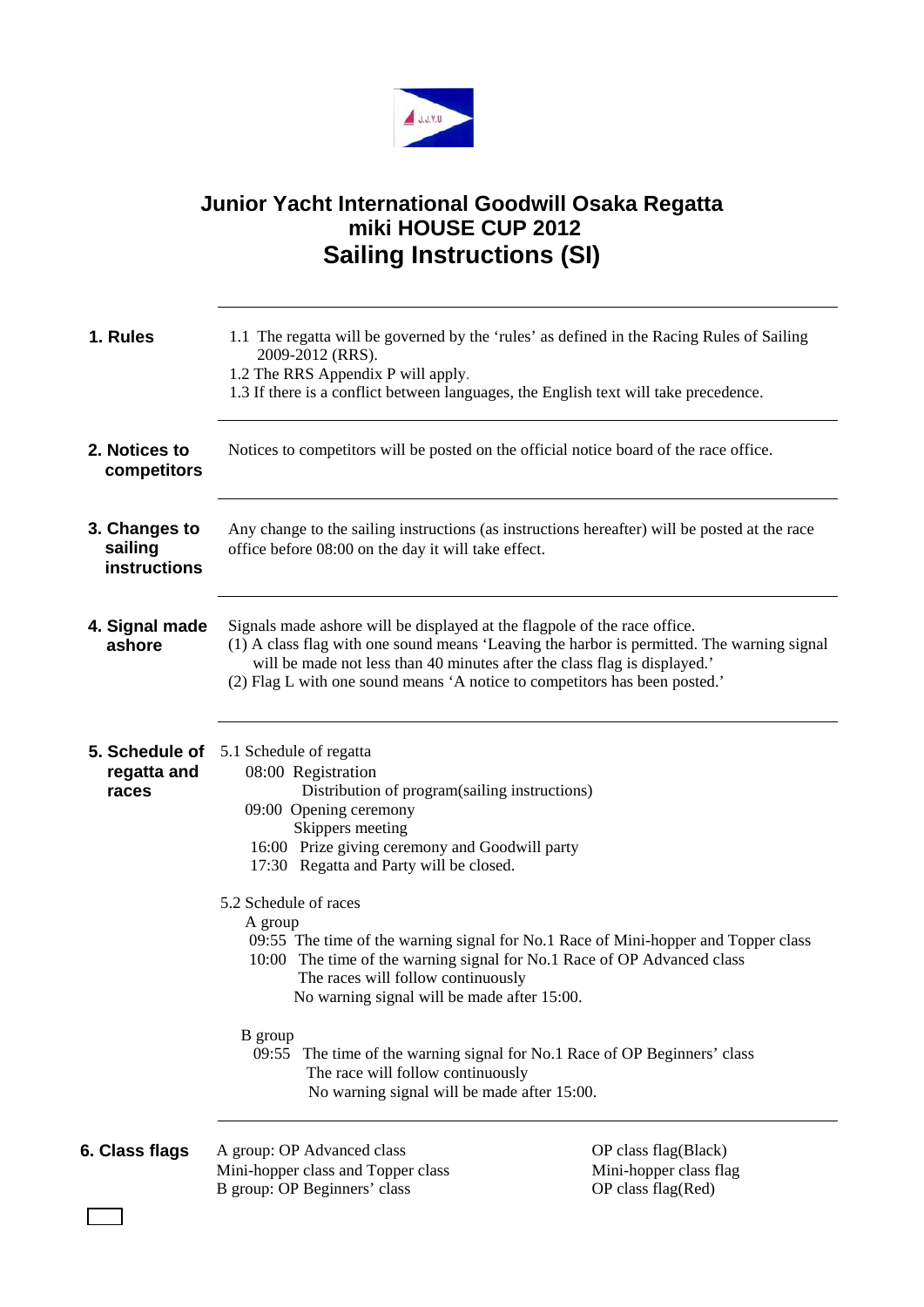| 7. Racing Area<br>and The<br>courses                         | 7.1 A group in racing area A, outside of Osaka Hokko Yacht Harbor uses the course,<br>Starting - Mark 1 - Mark 2 - Mark 3 - Mark1 - Mark3 - Finishing.<br>(See Diagram-2-1)<br>7.2 No later than the warning signal, the race committee signal boat in racing area A will<br>display the approximate compass bearing of the first leg.<br>7.3 B group will use racing area B(See Diagram-1), in the pond of Osaka Hokko Yacht<br>Harbor and the course(Diagram-2-2) will be posted on the official notice board in the<br>morning of the day of the regatta.                                                                                                                                                                                          |
|--------------------------------------------------------------|-------------------------------------------------------------------------------------------------------------------------------------------------------------------------------------------------------------------------------------------------------------------------------------------------------------------------------------------------------------------------------------------------------------------------------------------------------------------------------------------------------------------------------------------------------------------------------------------------------------------------------------------------------------------------------------------------------------------------------------------------------|
| 8. Marks                                                     | 8.1 Racing Area A: Mark 1, 2 and 3 will be triangle pyramid inflated orange buoys<br>8.2 Racing Area B: Mark 1,2 and 3 will be round shape inflated red buoys.                                                                                                                                                                                                                                                                                                                                                                                                                                                                                                                                                                                        |
| 9. Changing<br>the next leg<br>of the course<br>and the Mark | 9.1 When the race committee change the Mark after the start in racing area A, the flag C<br>with the respective sounds shall be displayed on the racing committee boat nearby the<br>Mark where the next leg will begin. This signal may be made before the first boat will<br>begin the new leg even if the next mark may not be in the right position.<br>9.2 Legs of the courses in racing area B will not be changed after preparatory signal. This<br>changes RRS 33.                                                                                                                                                                                                                                                                            |
| 10. The start                                                | 10.1 Races will be started by using RRS 26 with the warning signal given 5 minutes before<br>the starting signal.<br>10.2 The starting line in racing area A will be between the staff displaying the orange flag<br>on the race committee signal boat at the starboard end and the round shape orange<br>buoy at port end.<br>10.3 The starting line in racing area B will be between the staff displaying the orange flag<br>on the race committee signal boat at the starboard end and the round shape red buoy at<br>port end.<br>10.4 A boat starting later than 4 minutes after her starting signal will be scored DNS (Did<br>Not Start). This changes RRS A4.<br>10.5 Rescue boats may indicate competitors in racing area B during starting. |
| 11. The finish                                               | 11.1 The finishing line in racing area A will be between the staff displaying the orange flag<br>on the race committee boat with a blue flag at the starboard end and the round shape<br>orange buoy at port end.<br>11.2 The finishing line in racing area B will be between the staff displaying the orange flag<br>on the race committee boat with a blue flag at the starboard end and the round shape<br>red buoy at port end.                                                                                                                                                                                                                                                                                                                   |
| 12. Shortening                                               | 12.1 If the race committee signals a shortened course, the race committee displays the flag<br>S with two sounds on the race committee boat near the rounding mark.<br>12.2 The finishing line shall be between the mark and the staff displaying the orange frag<br>on the race committee boat with a blue flag. This changes RRS 32.2.                                                                                                                                                                                                                                                                                                                                                                                                              |
| 13. Time limit                                               | 13.1 The time limit will be 15 minutes after the first boat sails the course and finishes.<br>13.2 Boats failing to finish within above time limit will be scored Did Not Finish (DNF).<br>This changes RRS 35, A4 and A5.                                                                                                                                                                                                                                                                                                                                                                                                                                                                                                                            |

 $\sqrt{ }$  $\mathcal{L}_{\text{max}}$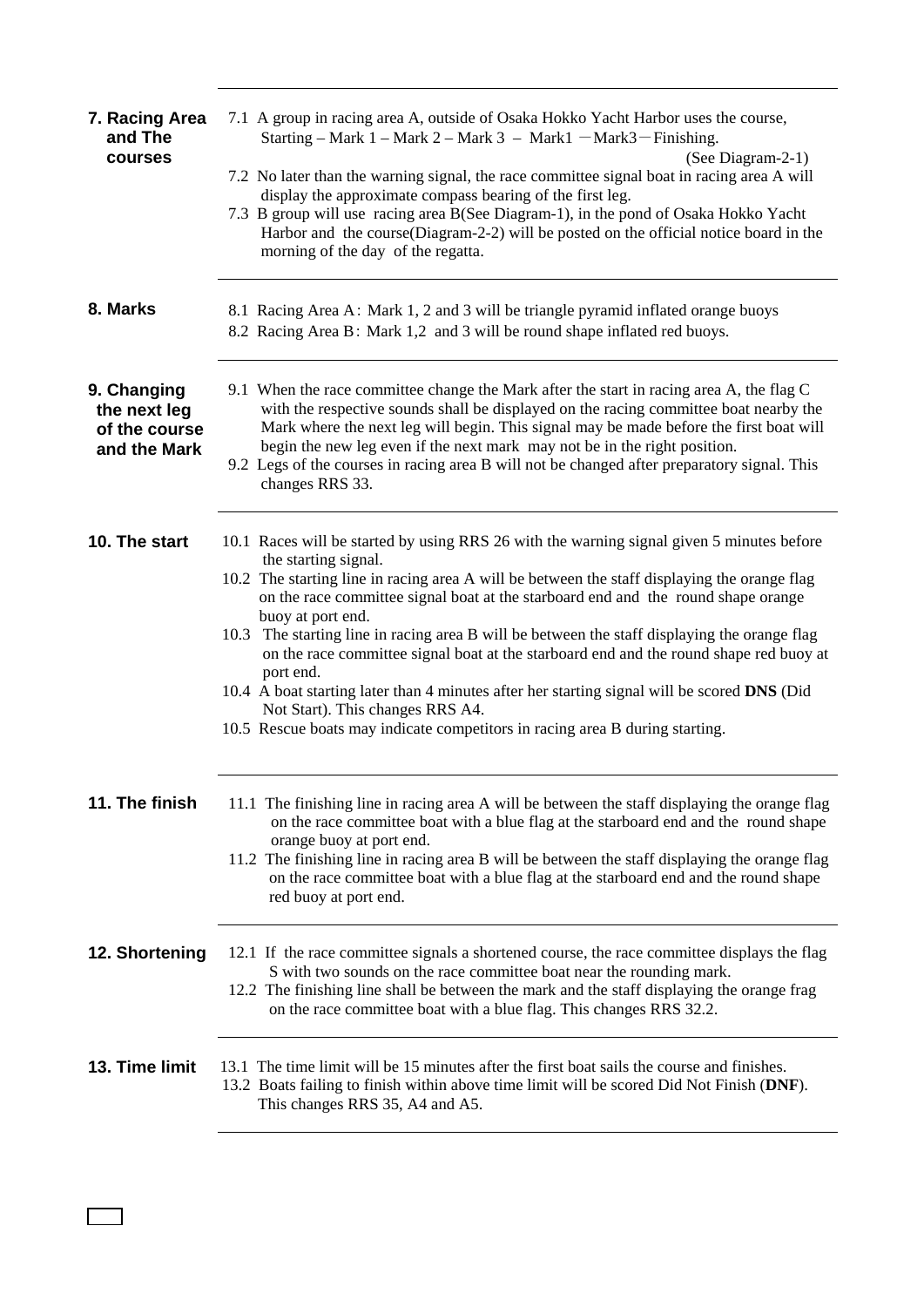| 14. Protests<br>and requests<br>for redress | 14.1 Protests and requests for redress or reopening shall be delivered at the race office<br>14.2 Notices of protests by the race committee or protest committee will be posted on the<br>official notice board to inform boats under RRS 61.1(b).<br>protest time limit.<br>14.4 Hearings will be held sequentially. Notices will be posted within 15 minutes of the<br>as witnesses.<br>14.5 A request for reopening a hearing under RRS 66 shall be delivered no later than 15<br>minutes after the decision on the races This changes RRS 66.<br>boat. This changes RRS $60.1(a)$ . | within the protest time limit that is 60 minutes after the last boat of each class has<br>finished the last race of the day. The protest committee chairman may extend the<br>protest time limit. It will be posted on the official notice board at the race office.<br>14.3 A list of boats that have been penalized for breaking RRS 42 will be posted before the<br>protest time limit to inform competitors of hearings in which they are parties or named<br>14.6 Breaches of instructions 16, 17, 18, 19, 20 and 22 will not be grounds for a protest by a<br>These breaches may be less than disqualification if the protest committee so decides. |  |
|---------------------------------------------|-----------------------------------------------------------------------------------------------------------------------------------------------------------------------------------------------------------------------------------------------------------------------------------------------------------------------------------------------------------------------------------------------------------------------------------------------------------------------------------------------------------------------------------------------------------------------------------------|-----------------------------------------------------------------------------------------------------------------------------------------------------------------------------------------------------------------------------------------------------------------------------------------------------------------------------------------------------------------------------------------------------------------------------------------------------------------------------------------------------------------------------------------------------------------------------------------------------------------------------------------------------------|--|
| 15. Scoring                                 | The race committee in both racing areas will try to make races as many as possible, however<br>at least one race is required to be completed to constitute this regatta. Even if no race is<br>completed due to weather condition, any extended race will not be held.<br>A boat's score will be the total of her all race scores. This changes RRSA2.                                                                                                                                                                                                                                  |                                                                                                                                                                                                                                                                                                                                                                                                                                                                                                                                                                                                                                                           |  |
| 16. Check-out<br>and check-in               | 16.1 A competitor shall sign on the check-out/in form prepared in the race office.<br>16.2 A Check-out sign shall be done from 60 minutes to 30 minutes before the warning<br>signal of the $1st$ race.<br>completed. The race committee chairman may extend the Check-in time limit.<br>16.4 A boat that would retire from a race shall notify her intension to a nearest race<br>committee.                                                                                                                                                                                           | 16.3 A Check-in sign shall be done not later than 60 minutes after the final race of the day<br>committee boat and shall describe the reason in a check-in form and deliver to the race                                                                                                                                                                                                                                                                                                                                                                                                                                                                   |  |
| 17. Safety<br>regulations                   | 17.1 A competitor shall wear a life jacket at any time afloat. If he/she wears a self-<br>expansion type, it is required to expand it at any time afloat.<br>17.2 A boat in racing area B is required to put a recognizable ribbon at the peak of the sail.<br>17.3 The race committee may assist a competitor or recommend retiring from a race, and<br>further more may rescue a competitor who is in danger in the opinion of the race<br>committee,.                                                                                                                                |                                                                                                                                                                                                                                                                                                                                                                                                                                                                                                                                                                                                                                                           |  |
| 18. Replacement<br>of crew or<br>equipment  | 18.1 Substitution of competitors will not be allowed without prior written approvals of<br>the race committee.<br>18.2 Substitution of damaged or lost equipment will not be allowed unless authorized by<br>the race committee. Requests for substitution shall be made to the race committee at<br>the first reasonable opportunity.                                                                                                                                                                                                                                                  |                                                                                                                                                                                                                                                                                                                                                                                                                                                                                                                                                                                                                                                           |  |
| <b>19. Official boats</b>                   | An official boat of race committee will display the following flags.<br>The race committee signal boat<br>A race committee boat<br>A rescue boat<br>A doctor boat<br>A protest committee boat                                                                                                                                                                                                                                                                                                                                                                                           | 'JJYU' flag<br>'RC' flag<br>'RESCUE' flag<br>'Red cross' flag<br>'JURY' flag                                                                                                                                                                                                                                                                                                                                                                                                                                                                                                                                                                              |  |

 $\Box$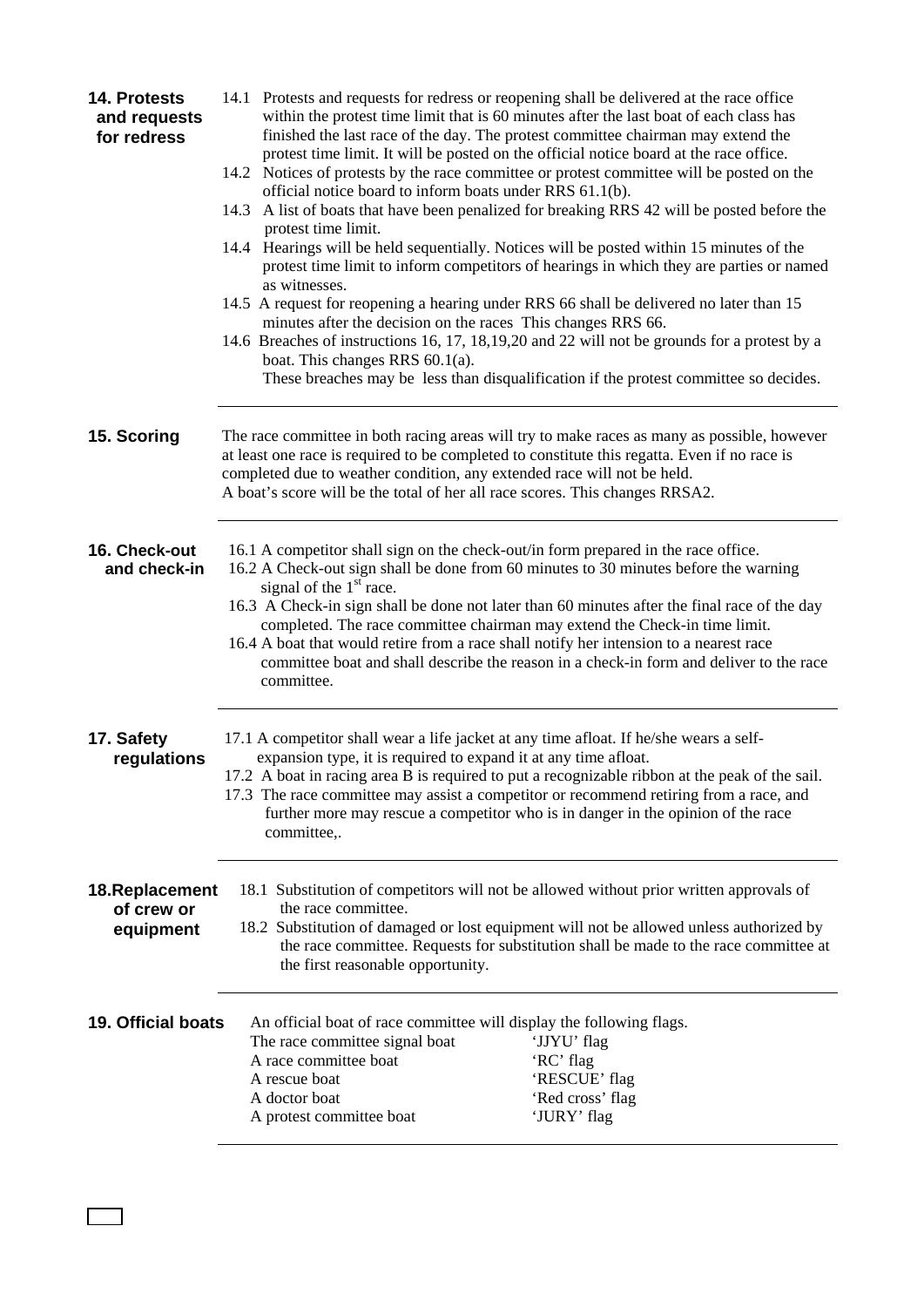| 20. Support boats              | 21.1 A support boat shall be approved by the organizing committee delivering a<br>designated application form at the time of the registration.<br>21.2 A support boat shall display the green colour flag lent by the race committee at<br>the time of the registration but the flag pole shall be prepared by each club.<br>21.3 The number of the crew of a support boat is required to be less than a half of her<br>capacity (raise the decimals to a unit).<br>21.4 A support boat shall keep away from the racing area from the time of the warning<br>signal for the first class to start until all boats have finished or the race committee<br>signals a postponement or abandonment. |  |
|--------------------------------|------------------------------------------------------------------------------------------------------------------------------------------------------------------------------------------------------------------------------------------------------------------------------------------------------------------------------------------------------------------------------------------------------------------------------------------------------------------------------------------------------------------------------------------------------------------------------------------------------------------------------------------------------------------------------------------------|--|
| 21. Radio<br>communicatio<br>n | EXcept in an emergency, a boat shall neither make radio transmissions while racing nor<br>receiving radio communications not available to all boats. This restriction also applies to<br>mobile telephones and GPS.                                                                                                                                                                                                                                                                                                                                                                                                                                                                            |  |
| 22. Disclaimer of<br>liability | Competitors participate in the regatta entirely at their own risk. (See RRS 4 Decision to<br>Race). The organizing authority and/or any party, person involved in this organization<br>will accept no liability whatever for any personal material damage or personal injury or<br>death sustained in conjunction with or prior to, during, or after the regatta.                                                                                                                                                                                                                                                                                                                              |  |
| 23. Trash<br>disposal          | Competitor-s and support boats shall not put trash in the water.                                                                                                                                                                                                                                                                                                                                                                                                                                                                                                                                                                                                                               |  |

図ー1 レースエリア Diagram-1 Racing Area

 $\sqrt{ }$